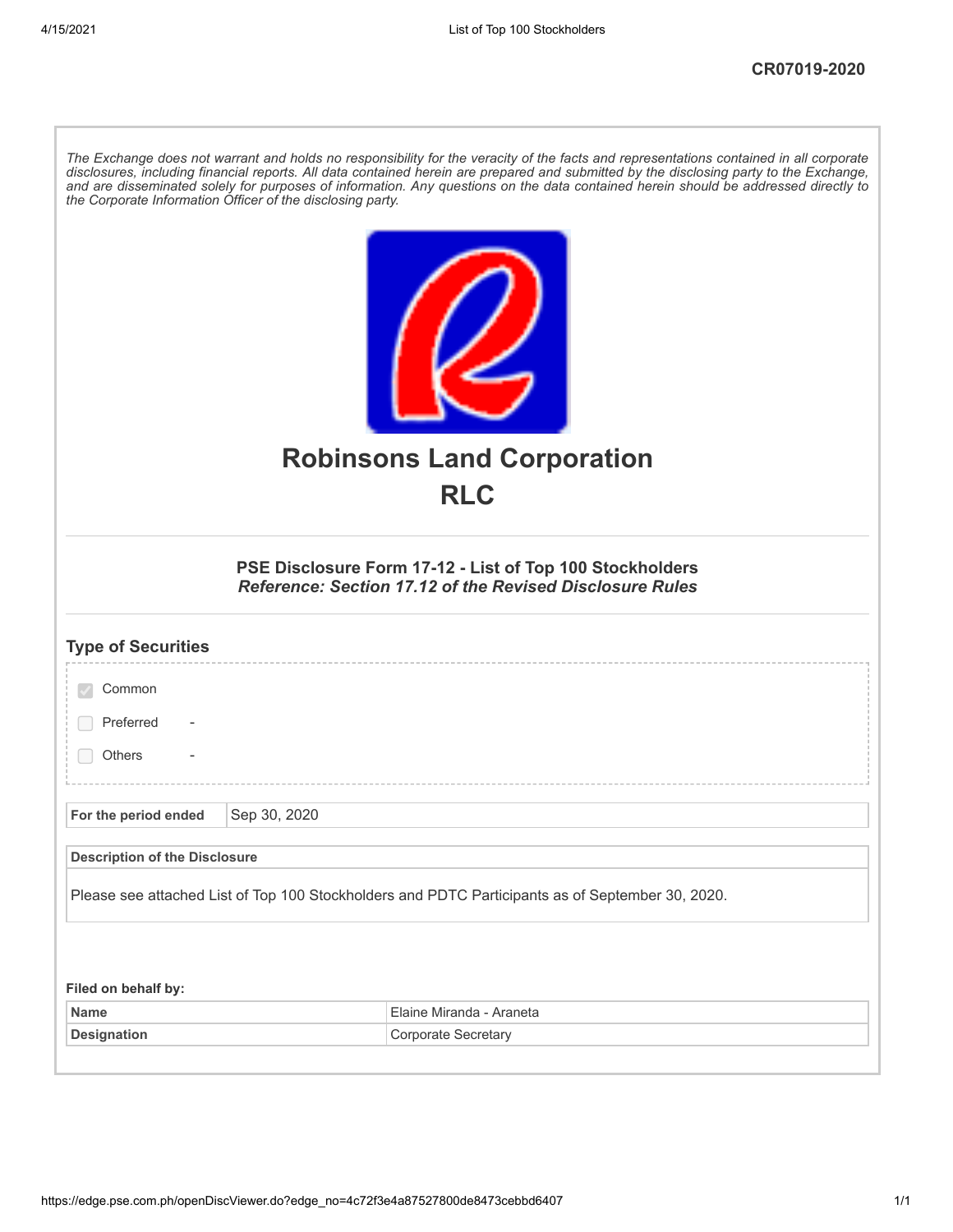| List of Top 100 Stockholders as of September 30, 2020<br>1 J. G. SUMMIT HOLDINGS, INC.<br>2,496,114,787<br>48.06<br>2 PCD NOMINEE CORP - NON-FILIPINO<br>1,132,742,411<br>21.81<br>3 PCD NOMINEE CORP - FILIPINO<br>867,964,819<br>16.71<br>4 JG SUMMIT HOLDINGS, INC.<br>670,692,099<br>12.91<br>5 JOHN GOKONGWEI JR.<br>8,124,721<br>0.16<br>0.04<br><b>6 CEBU LIBERTY LUMBER</b><br>2,203,200<br>7 JAMES L. GO<br>2,139,011<br>0.04<br>8 FREDERICK DY GO<br>1,356,501<br>0.03<br>9 ELIZABETH Y. GOKONGWEI AND/OR JOHN GOKONGWEI JR.<br>0.02<br>988,000<br>10 QUALITY INVESTMENTS & SEC. CORP.<br>903,000<br>0.02<br>11 ALBERTO MENDOZA AND/OR JEANIE MENDOZA<br>532,800<br>0.01<br>12 ELIZABETH YU GOKONGWEI<br>499,500<br>0.01<br><b>13 ROBINA YU GOKONGWEI</b><br>360,000<br>0.01<br>14 SAMUEL C. UY<br>324,000<br>0.01<br>15 JOHN L. GOKONGWEI JR.<br>300,000<br>0.01<br>16 FREDERICK D. GO<br>0.01<br>286,026<br>17 ONG TIONG<br>204,996<br>0.00<br><b>18 LISA YU GOKONGWEI</b><br>180,000<br>0.00<br>19 FEBTC #103-00507<br>156,240<br>0.00<br>20 CHING TIONG KENG AND/OR CYNTHIA D. CHING<br>0.00<br>150,000<br>21 FRANCISCO L. BENEDICTO<br>0.00<br>150,000<br>22 ARTHUR C. UY<br>144,000<br>0.00<br>23 CATALINO MACARAIG JR. AND/OR ARACELI MACARAIG<br>140,000<br>0.00<br>24 JOLLY TING<br>0.00<br>136,800<br>25 CHING TIONG KENG<br>133,200<br>0.00<br>26 ANTONIO S. TANJANGCO<br>126,599<br>0.00<br>27 FERDINAND CO AND/OR CHRISTOPHER CO<br>120,000<br>0.00<br>28 EDWIN B. LIM<br>120,000<br>0.00<br>29 VICKY L. CHAN<br>106,600<br>0.00<br>30 G & L SECURITIES CO. INC.<br>102,600<br>0.00<br>31 JENNIFER C. LIM AND/OR JEFFREY C. LIM<br>100,000<br>0.00<br>32 FRANCISCO ASALDO UY<br>100,000<br>0.00<br>33 CRISTINO L. PANLILIO<br>96,000<br>0.00<br>34 RAMON L. CHIU<br>0.00<br>90,285<br>35 R. COYIUTO SECURITIES, INC.<br>82,000<br>0.00<br>36 TERESITA T. QUAZON<br>78,000<br>0.00<br>37 KHOON POI<br>73,200<br>0.00<br>38 ANANDRAM DARGANI<br>72,228<br>0.00<br>72,000<br>39 SUSANA TAN LEE<br>0.00<br>72,000<br><b>40 GENEVIEVE LIM TAN</b><br>0.00<br>72,000<br>41 LILY ANN LIM TAN<br>0.00<br>42 ELIZABETH LIM TAN<br>72,000<br>0.00<br>43 DAPHNE AILEEN TAN CHUA<br>72,000<br>0.00<br><b>44 JUANITO CUASON</b><br>68,617<br>0.00<br>45 MICHAEL CHAN<br>65,000<br>0.00 | <b>Stockholder Name</b> | <b>Shares</b> | Percentage |
|--------------------------------------------------------------------------------------------------------------------------------------------------------------------------------------------------------------------------------------------------------------------------------------------------------------------------------------------------------------------------------------------------------------------------------------------------------------------------------------------------------------------------------------------------------------------------------------------------------------------------------------------------------------------------------------------------------------------------------------------------------------------------------------------------------------------------------------------------------------------------------------------------------------------------------------------------------------------------------------------------------------------------------------------------------------------------------------------------------------------------------------------------------------------------------------------------------------------------------------------------------------------------------------------------------------------------------------------------------------------------------------------------------------------------------------------------------------------------------------------------------------------------------------------------------------------------------------------------------------------------------------------------------------------------------------------------------------------------------------------------------------------------------------------------------------------------------------------------------------------------------------------------------------------------------------------------------------------------------------------------------------------------------------------------------------------------------------------------------------------------------------------------------------------------------------------------------------------------------------------------------------------------------------------------|-------------------------|---------------|------------|
|                                                                                                                                                                                                                                                                                                                                                                                                                                                                                                                                                                                                                                                                                                                                                                                                                                                                                                                                                                                                                                                                                                                                                                                                                                                                                                                                                                                                                                                                                                                                                                                                                                                                                                                                                                                                                                                                                                                                                                                                                                                                                                                                                                                                                                                                                                  |                         |               |            |
|                                                                                                                                                                                                                                                                                                                                                                                                                                                                                                                                                                                                                                                                                                                                                                                                                                                                                                                                                                                                                                                                                                                                                                                                                                                                                                                                                                                                                                                                                                                                                                                                                                                                                                                                                                                                                                                                                                                                                                                                                                                                                                                                                                                                                                                                                                  |                         |               |            |
|                                                                                                                                                                                                                                                                                                                                                                                                                                                                                                                                                                                                                                                                                                                                                                                                                                                                                                                                                                                                                                                                                                                                                                                                                                                                                                                                                                                                                                                                                                                                                                                                                                                                                                                                                                                                                                                                                                                                                                                                                                                                                                                                                                                                                                                                                                  |                         |               |            |
|                                                                                                                                                                                                                                                                                                                                                                                                                                                                                                                                                                                                                                                                                                                                                                                                                                                                                                                                                                                                                                                                                                                                                                                                                                                                                                                                                                                                                                                                                                                                                                                                                                                                                                                                                                                                                                                                                                                                                                                                                                                                                                                                                                                                                                                                                                  |                         |               |            |
|                                                                                                                                                                                                                                                                                                                                                                                                                                                                                                                                                                                                                                                                                                                                                                                                                                                                                                                                                                                                                                                                                                                                                                                                                                                                                                                                                                                                                                                                                                                                                                                                                                                                                                                                                                                                                                                                                                                                                                                                                                                                                                                                                                                                                                                                                                  |                         |               |            |
|                                                                                                                                                                                                                                                                                                                                                                                                                                                                                                                                                                                                                                                                                                                                                                                                                                                                                                                                                                                                                                                                                                                                                                                                                                                                                                                                                                                                                                                                                                                                                                                                                                                                                                                                                                                                                                                                                                                                                                                                                                                                                                                                                                                                                                                                                                  |                         |               |            |
|                                                                                                                                                                                                                                                                                                                                                                                                                                                                                                                                                                                                                                                                                                                                                                                                                                                                                                                                                                                                                                                                                                                                                                                                                                                                                                                                                                                                                                                                                                                                                                                                                                                                                                                                                                                                                                                                                                                                                                                                                                                                                                                                                                                                                                                                                                  |                         |               |            |
|                                                                                                                                                                                                                                                                                                                                                                                                                                                                                                                                                                                                                                                                                                                                                                                                                                                                                                                                                                                                                                                                                                                                                                                                                                                                                                                                                                                                                                                                                                                                                                                                                                                                                                                                                                                                                                                                                                                                                                                                                                                                                                                                                                                                                                                                                                  |                         |               |            |
|                                                                                                                                                                                                                                                                                                                                                                                                                                                                                                                                                                                                                                                                                                                                                                                                                                                                                                                                                                                                                                                                                                                                                                                                                                                                                                                                                                                                                                                                                                                                                                                                                                                                                                                                                                                                                                                                                                                                                                                                                                                                                                                                                                                                                                                                                                  |                         |               |            |
|                                                                                                                                                                                                                                                                                                                                                                                                                                                                                                                                                                                                                                                                                                                                                                                                                                                                                                                                                                                                                                                                                                                                                                                                                                                                                                                                                                                                                                                                                                                                                                                                                                                                                                                                                                                                                                                                                                                                                                                                                                                                                                                                                                                                                                                                                                  |                         |               |            |
|                                                                                                                                                                                                                                                                                                                                                                                                                                                                                                                                                                                                                                                                                                                                                                                                                                                                                                                                                                                                                                                                                                                                                                                                                                                                                                                                                                                                                                                                                                                                                                                                                                                                                                                                                                                                                                                                                                                                                                                                                                                                                                                                                                                                                                                                                                  |                         |               |            |
|                                                                                                                                                                                                                                                                                                                                                                                                                                                                                                                                                                                                                                                                                                                                                                                                                                                                                                                                                                                                                                                                                                                                                                                                                                                                                                                                                                                                                                                                                                                                                                                                                                                                                                                                                                                                                                                                                                                                                                                                                                                                                                                                                                                                                                                                                                  |                         |               |            |
|                                                                                                                                                                                                                                                                                                                                                                                                                                                                                                                                                                                                                                                                                                                                                                                                                                                                                                                                                                                                                                                                                                                                                                                                                                                                                                                                                                                                                                                                                                                                                                                                                                                                                                                                                                                                                                                                                                                                                                                                                                                                                                                                                                                                                                                                                                  |                         |               |            |
|                                                                                                                                                                                                                                                                                                                                                                                                                                                                                                                                                                                                                                                                                                                                                                                                                                                                                                                                                                                                                                                                                                                                                                                                                                                                                                                                                                                                                                                                                                                                                                                                                                                                                                                                                                                                                                                                                                                                                                                                                                                                                                                                                                                                                                                                                                  |                         |               |            |
|                                                                                                                                                                                                                                                                                                                                                                                                                                                                                                                                                                                                                                                                                                                                                                                                                                                                                                                                                                                                                                                                                                                                                                                                                                                                                                                                                                                                                                                                                                                                                                                                                                                                                                                                                                                                                                                                                                                                                                                                                                                                                                                                                                                                                                                                                                  |                         |               |            |
|                                                                                                                                                                                                                                                                                                                                                                                                                                                                                                                                                                                                                                                                                                                                                                                                                                                                                                                                                                                                                                                                                                                                                                                                                                                                                                                                                                                                                                                                                                                                                                                                                                                                                                                                                                                                                                                                                                                                                                                                                                                                                                                                                                                                                                                                                                  |                         |               |            |
|                                                                                                                                                                                                                                                                                                                                                                                                                                                                                                                                                                                                                                                                                                                                                                                                                                                                                                                                                                                                                                                                                                                                                                                                                                                                                                                                                                                                                                                                                                                                                                                                                                                                                                                                                                                                                                                                                                                                                                                                                                                                                                                                                                                                                                                                                                  |                         |               |            |
|                                                                                                                                                                                                                                                                                                                                                                                                                                                                                                                                                                                                                                                                                                                                                                                                                                                                                                                                                                                                                                                                                                                                                                                                                                                                                                                                                                                                                                                                                                                                                                                                                                                                                                                                                                                                                                                                                                                                                                                                                                                                                                                                                                                                                                                                                                  |                         |               |            |
|                                                                                                                                                                                                                                                                                                                                                                                                                                                                                                                                                                                                                                                                                                                                                                                                                                                                                                                                                                                                                                                                                                                                                                                                                                                                                                                                                                                                                                                                                                                                                                                                                                                                                                                                                                                                                                                                                                                                                                                                                                                                                                                                                                                                                                                                                                  |                         |               |            |
|                                                                                                                                                                                                                                                                                                                                                                                                                                                                                                                                                                                                                                                                                                                                                                                                                                                                                                                                                                                                                                                                                                                                                                                                                                                                                                                                                                                                                                                                                                                                                                                                                                                                                                                                                                                                                                                                                                                                                                                                                                                                                                                                                                                                                                                                                                  |                         |               |            |
|                                                                                                                                                                                                                                                                                                                                                                                                                                                                                                                                                                                                                                                                                                                                                                                                                                                                                                                                                                                                                                                                                                                                                                                                                                                                                                                                                                                                                                                                                                                                                                                                                                                                                                                                                                                                                                                                                                                                                                                                                                                                                                                                                                                                                                                                                                  |                         |               |            |
|                                                                                                                                                                                                                                                                                                                                                                                                                                                                                                                                                                                                                                                                                                                                                                                                                                                                                                                                                                                                                                                                                                                                                                                                                                                                                                                                                                                                                                                                                                                                                                                                                                                                                                                                                                                                                                                                                                                                                                                                                                                                                                                                                                                                                                                                                                  |                         |               |            |
|                                                                                                                                                                                                                                                                                                                                                                                                                                                                                                                                                                                                                                                                                                                                                                                                                                                                                                                                                                                                                                                                                                                                                                                                                                                                                                                                                                                                                                                                                                                                                                                                                                                                                                                                                                                                                                                                                                                                                                                                                                                                                                                                                                                                                                                                                                  |                         |               |            |
|                                                                                                                                                                                                                                                                                                                                                                                                                                                                                                                                                                                                                                                                                                                                                                                                                                                                                                                                                                                                                                                                                                                                                                                                                                                                                                                                                                                                                                                                                                                                                                                                                                                                                                                                                                                                                                                                                                                                                                                                                                                                                                                                                                                                                                                                                                  |                         |               |            |
|                                                                                                                                                                                                                                                                                                                                                                                                                                                                                                                                                                                                                                                                                                                                                                                                                                                                                                                                                                                                                                                                                                                                                                                                                                                                                                                                                                                                                                                                                                                                                                                                                                                                                                                                                                                                                                                                                                                                                                                                                                                                                                                                                                                                                                                                                                  |                         |               |            |
|                                                                                                                                                                                                                                                                                                                                                                                                                                                                                                                                                                                                                                                                                                                                                                                                                                                                                                                                                                                                                                                                                                                                                                                                                                                                                                                                                                                                                                                                                                                                                                                                                                                                                                                                                                                                                                                                                                                                                                                                                                                                                                                                                                                                                                                                                                  |                         |               |            |
|                                                                                                                                                                                                                                                                                                                                                                                                                                                                                                                                                                                                                                                                                                                                                                                                                                                                                                                                                                                                                                                                                                                                                                                                                                                                                                                                                                                                                                                                                                                                                                                                                                                                                                                                                                                                                                                                                                                                                                                                                                                                                                                                                                                                                                                                                                  |                         |               |            |
|                                                                                                                                                                                                                                                                                                                                                                                                                                                                                                                                                                                                                                                                                                                                                                                                                                                                                                                                                                                                                                                                                                                                                                                                                                                                                                                                                                                                                                                                                                                                                                                                                                                                                                                                                                                                                                                                                                                                                                                                                                                                                                                                                                                                                                                                                                  |                         |               |            |
|                                                                                                                                                                                                                                                                                                                                                                                                                                                                                                                                                                                                                                                                                                                                                                                                                                                                                                                                                                                                                                                                                                                                                                                                                                                                                                                                                                                                                                                                                                                                                                                                                                                                                                                                                                                                                                                                                                                                                                                                                                                                                                                                                                                                                                                                                                  |                         |               |            |
|                                                                                                                                                                                                                                                                                                                                                                                                                                                                                                                                                                                                                                                                                                                                                                                                                                                                                                                                                                                                                                                                                                                                                                                                                                                                                                                                                                                                                                                                                                                                                                                                                                                                                                                                                                                                                                                                                                                                                                                                                                                                                                                                                                                                                                                                                                  |                         |               |            |
|                                                                                                                                                                                                                                                                                                                                                                                                                                                                                                                                                                                                                                                                                                                                                                                                                                                                                                                                                                                                                                                                                                                                                                                                                                                                                                                                                                                                                                                                                                                                                                                                                                                                                                                                                                                                                                                                                                                                                                                                                                                                                                                                                                                                                                                                                                  |                         |               |            |
|                                                                                                                                                                                                                                                                                                                                                                                                                                                                                                                                                                                                                                                                                                                                                                                                                                                                                                                                                                                                                                                                                                                                                                                                                                                                                                                                                                                                                                                                                                                                                                                                                                                                                                                                                                                                                                                                                                                                                                                                                                                                                                                                                                                                                                                                                                  |                         |               |            |
|                                                                                                                                                                                                                                                                                                                                                                                                                                                                                                                                                                                                                                                                                                                                                                                                                                                                                                                                                                                                                                                                                                                                                                                                                                                                                                                                                                                                                                                                                                                                                                                                                                                                                                                                                                                                                                                                                                                                                                                                                                                                                                                                                                                                                                                                                                  |                         |               |            |
|                                                                                                                                                                                                                                                                                                                                                                                                                                                                                                                                                                                                                                                                                                                                                                                                                                                                                                                                                                                                                                                                                                                                                                                                                                                                                                                                                                                                                                                                                                                                                                                                                                                                                                                                                                                                                                                                                                                                                                                                                                                                                                                                                                                                                                                                                                  |                         |               |            |
|                                                                                                                                                                                                                                                                                                                                                                                                                                                                                                                                                                                                                                                                                                                                                                                                                                                                                                                                                                                                                                                                                                                                                                                                                                                                                                                                                                                                                                                                                                                                                                                                                                                                                                                                                                                                                                                                                                                                                                                                                                                                                                                                                                                                                                                                                                  |                         |               |            |
|                                                                                                                                                                                                                                                                                                                                                                                                                                                                                                                                                                                                                                                                                                                                                                                                                                                                                                                                                                                                                                                                                                                                                                                                                                                                                                                                                                                                                                                                                                                                                                                                                                                                                                                                                                                                                                                                                                                                                                                                                                                                                                                                                                                                                                                                                                  |                         |               |            |
|                                                                                                                                                                                                                                                                                                                                                                                                                                                                                                                                                                                                                                                                                                                                                                                                                                                                                                                                                                                                                                                                                                                                                                                                                                                                                                                                                                                                                                                                                                                                                                                                                                                                                                                                                                                                                                                                                                                                                                                                                                                                                                                                                                                                                                                                                                  |                         |               |            |
|                                                                                                                                                                                                                                                                                                                                                                                                                                                                                                                                                                                                                                                                                                                                                                                                                                                                                                                                                                                                                                                                                                                                                                                                                                                                                                                                                                                                                                                                                                                                                                                                                                                                                                                                                                                                                                                                                                                                                                                                                                                                                                                                                                                                                                                                                                  |                         |               |            |
|                                                                                                                                                                                                                                                                                                                                                                                                                                                                                                                                                                                                                                                                                                                                                                                                                                                                                                                                                                                                                                                                                                                                                                                                                                                                                                                                                                                                                                                                                                                                                                                                                                                                                                                                                                                                                                                                                                                                                                                                                                                                                                                                                                                                                                                                                                  |                         |               |            |
|                                                                                                                                                                                                                                                                                                                                                                                                                                                                                                                                                                                                                                                                                                                                                                                                                                                                                                                                                                                                                                                                                                                                                                                                                                                                                                                                                                                                                                                                                                                                                                                                                                                                                                                                                                                                                                                                                                                                                                                                                                                                                                                                                                                                                                                                                                  |                         |               |            |
|                                                                                                                                                                                                                                                                                                                                                                                                                                                                                                                                                                                                                                                                                                                                                                                                                                                                                                                                                                                                                                                                                                                                                                                                                                                                                                                                                                                                                                                                                                                                                                                                                                                                                                                                                                                                                                                                                                                                                                                                                                                                                                                                                                                                                                                                                                  |                         |               |            |
|                                                                                                                                                                                                                                                                                                                                                                                                                                                                                                                                                                                                                                                                                                                                                                                                                                                                                                                                                                                                                                                                                                                                                                                                                                                                                                                                                                                                                                                                                                                                                                                                                                                                                                                                                                                                                                                                                                                                                                                                                                                                                                                                                                                                                                                                                                  |                         |               |            |
|                                                                                                                                                                                                                                                                                                                                                                                                                                                                                                                                                                                                                                                                                                                                                                                                                                                                                                                                                                                                                                                                                                                                                                                                                                                                                                                                                                                                                                                                                                                                                                                                                                                                                                                                                                                                                                                                                                                                                                                                                                                                                                                                                                                                                                                                                                  |                         |               |            |
|                                                                                                                                                                                                                                                                                                                                                                                                                                                                                                                                                                                                                                                                                                                                                                                                                                                                                                                                                                                                                                                                                                                                                                                                                                                                                                                                                                                                                                                                                                                                                                                                                                                                                                                                                                                                                                                                                                                                                                                                                                                                                                                                                                                                                                                                                                  |                         |               |            |
|                                                                                                                                                                                                                                                                                                                                                                                                                                                                                                                                                                                                                                                                                                                                                                                                                                                                                                                                                                                                                                                                                                                                                                                                                                                                                                                                                                                                                                                                                                                                                                                                                                                                                                                                                                                                                                                                                                                                                                                                                                                                                                                                                                                                                                                                                                  |                         |               |            |
|                                                                                                                                                                                                                                                                                                                                                                                                                                                                                                                                                                                                                                                                                                                                                                                                                                                                                                                                                                                                                                                                                                                                                                                                                                                                                                                                                                                                                                                                                                                                                                                                                                                                                                                                                                                                                                                                                                                                                                                                                                                                                                                                                                                                                                                                                                  |                         |               |            |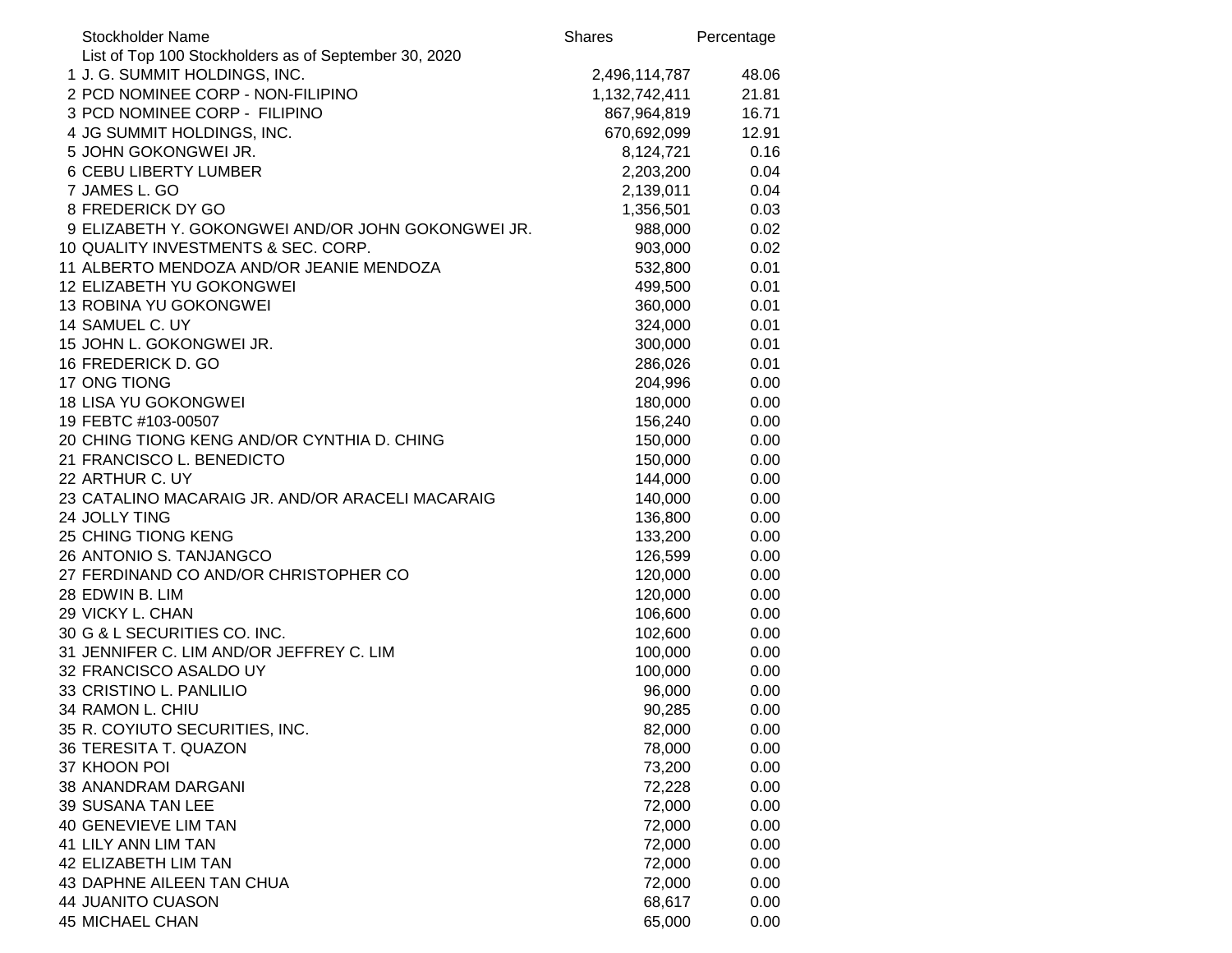| <b>46 HAMAHATA TAKERO</b>                    | 60,000 | 0.00 |
|----------------------------------------------|--------|------|
| 47 ALFREDO Y. NGOCHUA                        | 54,000 | 0.00 |
| 48 VICTOR GAN SY                             | 50,000 | 0.00 |
| <b>49 KAREN CHOA</b>                         | 50,000 | 0.00 |
| 50 SABAS SUAREZ                              | 49,200 | 0.00 |
| 51 LINDA ROSE NG KAWSEK                      | 48,600 | 0.00 |
| 52 PATRICK NGOCHUA                           | 48,000 | 0.00 |
| 53 RODERICK M. GRACIA                        | 48,000 | 0.00 |
| 54 ALEXANDER C. UY                           | 48,000 | 0.00 |
| 55 ESTRELLA GO CO AND/OR FERDINAND CO        | 48,000 | 0.00 |
| 56 JANET CO LEY                              | 48,000 | 0.00 |
| 57 L. M. GARCIA & ASSOCIATES INC.            | 48,000 | 0.00 |
| 58 MANUEL B. ZAMORA JR.                      | 47,400 | 0.00 |
| 59 BEBE YU GO                                | 46,400 | 0.00 |
| 60 TERESITA C. DELGADO-VILLONCO              | 40,500 | 0.00 |
| 61 ELIZABETH GOKONGWEI                       | 40,000 | 0.00 |
| 62 SYLVESTER S.K. HUNG                       | 40,000 | 0.00 |
| 63 A. ANGEL S. TANJANGCO                     | 38,500 | 0.00 |
| 64 RENEE D. RUBIO                            | 36,000 | 0.00 |
| 65 R.J. DEL PAN AND COMPANY                  | 36,000 | 0.00 |
| 66 LUCIO YAN                                 | 36,000 | 0.00 |
| 67 LIN LIN G. CHUNG                          | 36,000 | 0.00 |
| 68 TAKASAGO TRADING CORP. INC.               | 36,000 | 0.00 |
| 69 ERNESTO CAYETANO                          | 36,000 | 0.00 |
| 70 ANTONIO COJUANGCO                         | 36,000 | 0.00 |
| 71 DEBBIE C. GOH                             | 35,000 | 0.00 |
| 72 MIGUEL O. COJUANGCO                       | 35,000 | 0.00 |
| 73 EDMUNDO MADRAZO                           | 32,500 | 0.00 |
| 74 RENEE D. RUBIO AND/OR CESAR A. RUBIO      | 32,400 | 0.00 |
| 75 URBANCORP INVESTMENTS INC.                | 31,500 | 0.00 |
| 76 M.E. HOLDING CORPORATION                  | 31,500 | 0.00 |
| 77 MERCURY GROUP OF COMP. INC.               | 31,500 | 0.00 |
| 78 HYDEE MANAGEMENT & RESOURCE CORPORATION   | 31,200 | 0.00 |
| 79 PACIFICO B. TACUB                         | 30,669 | 0.00 |
| 80 BELSON SECURITIES, INC.                   | 30,000 | 0.00 |
| 81 HAO WEE                                   | 30,000 | 0.00 |
| 82 ONG KONG PO                               | 30,000 | 0.00 |
| 83 YOUNG, ELVIS YOUNG OR ELEANOR             | 28,800 | 0.00 |
| 84 NELSON LIM                                | 28,800 | 0.00 |
| 85 UBP TA#210-50078-8                        | 28,000 | 0.00 |
| 86 JESUS F. ZARANDIN                         | 26,400 | 0.00 |
| 87 FRANCISCO ORTIGAS SEC., INC. A/C NO. 3633 | 26,000 | 0.00 |
| 88 INDOSUEZ MLA A/C 10849                    | 26,000 | 0.00 |
| 89 ORIENTRADE SECURITIES INC.                | 25,000 | 0.00 |
| 90 WARD MANAGEMENT CORPORATION               | 25,000 | 0.00 |
| 91 CECIL UNGCO                               | 24,000 | 0.00 |
| 92 CRISPA TEXTILES, INC.                     | 24,000 | 0.00 |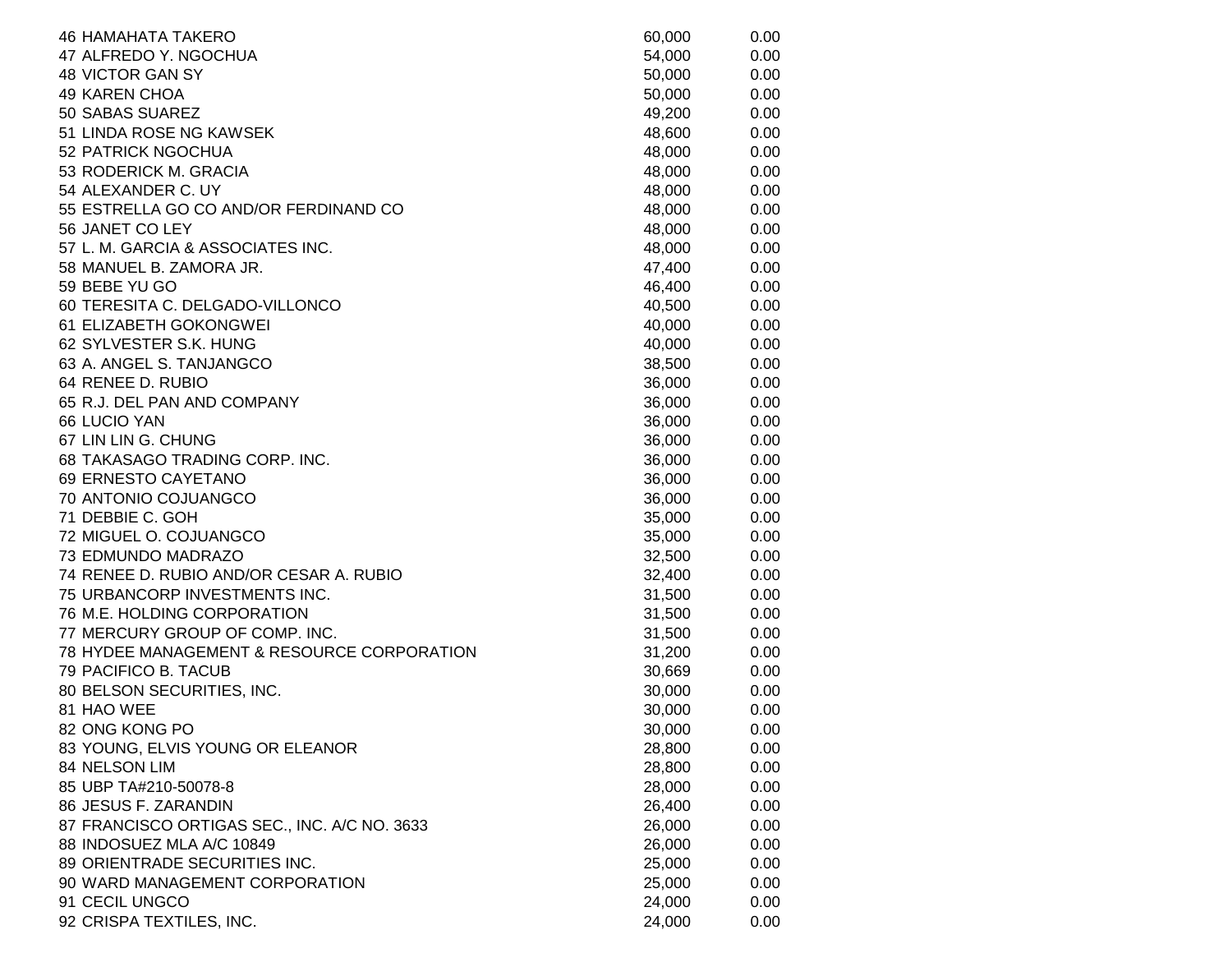| 93 DANTE MORALES AND/OR MA LUISA MORALES | 24,000 | 0.00 |
|------------------------------------------|--------|------|
| 94 JULIO O. SY SR.                       | 24,000 | 0.00 |
| 95 HONORIO REYES-LAO                     | 24.000 | 0.00 |
| 96 ROMAN T. YAP                          | 24.000 | 0.00 |
| 97 MURIEL SY                             | 24,000 | 0.00 |
| 98 PETER C. L. YU                        | 24.000 | 0.00 |
| 99 EBC SECURITIES CORP.                  | 22,800 | 0.00 |
| 100 WESTIN SECURITIES CORPORATION        | 22,600 | 0.00 |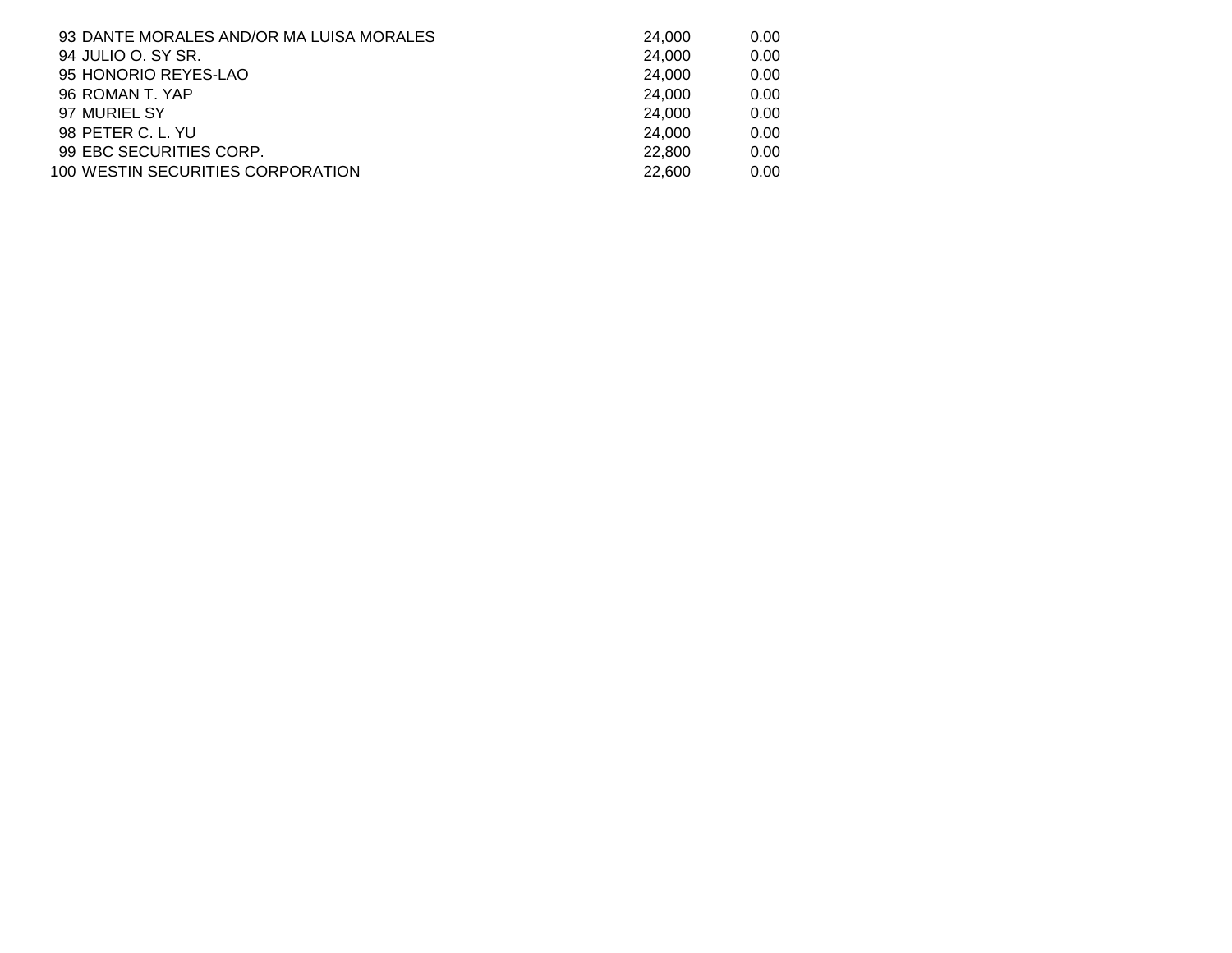Business Date: September 30, 2020

| <b>BPNAME</b>                                                 | <b>HOLDINGS</b> |
|---------------------------------------------------------------|-----------------|
| DEUTSCHE BANK MANILA-CLIENTS A/C                              | 604,972,523     |
| <b>CITIBANK N.A.</b>                                          | 445,667,793     |
| THE HONGKONG AND SHANGHAI BANKING CORP. LTD. - CLIENTS' ACCT. | 382,833,048     |
| THE HONGKONG AND SHANGHAI BANKING CORP. LTD. -CLIENTS' ACCT.  | 106,253,945     |
| <b>GOVERNMENT SERVICE INSURANCE SYSTEM</b>                    | 99,371,735      |
| <b>STANDARD CHARTERED BANK</b>                                | 99,034,802      |
| <b>BANCO DE ORO - TRUST BANKING GROUP</b>                     | 63,823,413      |
| <b>SOCIAL SECURITY SYSTEM</b>                                 | 26,716,050      |
| <b>COL Financial Group, Inc.</b>                              | 23,583,164      |
| <b>MBTC - TRUST BANKING GROUP</b>                             | 22,913,250      |
| <b>WEALTH SECURITIES, INC.</b>                                | 13,177,832      |
| PHILIPPINE EQUITY PARTNERS, INC.                              | 10,653,279      |
| FIRST METRO SECURITIES BROKERAGE CORP.                        | 7,702,091       |
| <b>BDO SECURITIES CORPORATION</b>                             | 7,004,647       |
| PNB TRUST BANKING GROUP                                       | 6,768,966       |
| <b>BPI SECURITIES CORPORATION</b>                             | 6,735,387       |
| SB EQUITIES, INC.                                             | 4,278,356       |
| MAYBANK ATR KIM ENG SECURITIES, INC.                          | 4,229,091       |
| <b>RCBC TRUST &amp; INVESTMENT DIVISION</b>                   | 4,185,831       |
| <b>IGC SECURITIES INC.</b>                                    | 3,688,519       |
| <b>CHINA BANKING CORPORATION - TRUST GROUP</b>                | 3,301,278       |
| R. NUBLA SECURITIES, INC.                                     | 3,070,321       |
| <b>QUALITY INVESTMENTS &amp; SECURITIES CORPORATION</b>       | 2,787,822       |
| <b>ABACUS SECURITIES CORPORATION</b>                          | 2,725,318       |
| DEUTSCHE BANK MANILA-CLIENTS A/C                              | 2,602,524       |
| <b>BDO NOMURA SECURITIES INC</b>                              | 2,346,840       |
| UNITED COCONUT PLANTERS BANK-TRUST BANKING                    | 2,252,683       |
| <b>CENTURY SECURITIES CORPORATION</b>                         | 1,861,800       |
| LBP-TBG THIRD PARTY CUSTODIANSHIP & REGISTRY DEPT             | 1,579,387       |
| PLATINUM SECURITIES, INC.                                     | 1,535,533       |
| PAPA SECURITIES CORPORATION                                   | 1,489,196       |
| PNB SECURITIES, INC.                                          | 1,344,192       |
| AB CAPITAL SECURITIES, INC.                                   | 1,176,862       |
| TOWER SECURITIES, INC.                                        | 1,161,884       |
| <b>ASIASEC EQUITIES, INC.</b>                                 | 1,157,629       |
| UNICAPITAL SECURITIES INC.                                    | 1,135,942       |
| REGINA CAPITAL DEVELOPMENT CORPORATION                        | 1,060,519       |
| STANDARD SECURITIES CORPORATION                               | 1,060,050       |
| <b>MANDARIN SECURITIES CORPORATION</b>                        | 1,048,387       |
| RCBC TRUST & INVESTMENT DIVISION - VARIOUS TAXABLE ACCTS      | 1,027,713       |
| AP SECURITIES INCORPORATED                                    | 1,013,274       |
| A & A SECURITIES, INC.                                        | 983,882         |
| THE FIRST RESOURCES MANAGEMENT & SECURITIES CORP.             | 921,485         |
| EVERGREEN STOCK BROKERAGE & SEC., INC.                        | 758,197         |
| R. COYIUTO SECURITIES, INC.                                   | 753,783         |
| <b>BANK OF COMMERCE - TRUST SERVICES GROUP</b>                | 730,700         |
| LAND BANK OF THE PHILIPPINES-TRUST BANKING GROUP              | 718,839         |

## **OUTSTANDING BALANCES FOR A SPECIFIC COMPANY**

Company Code - RLC0000000000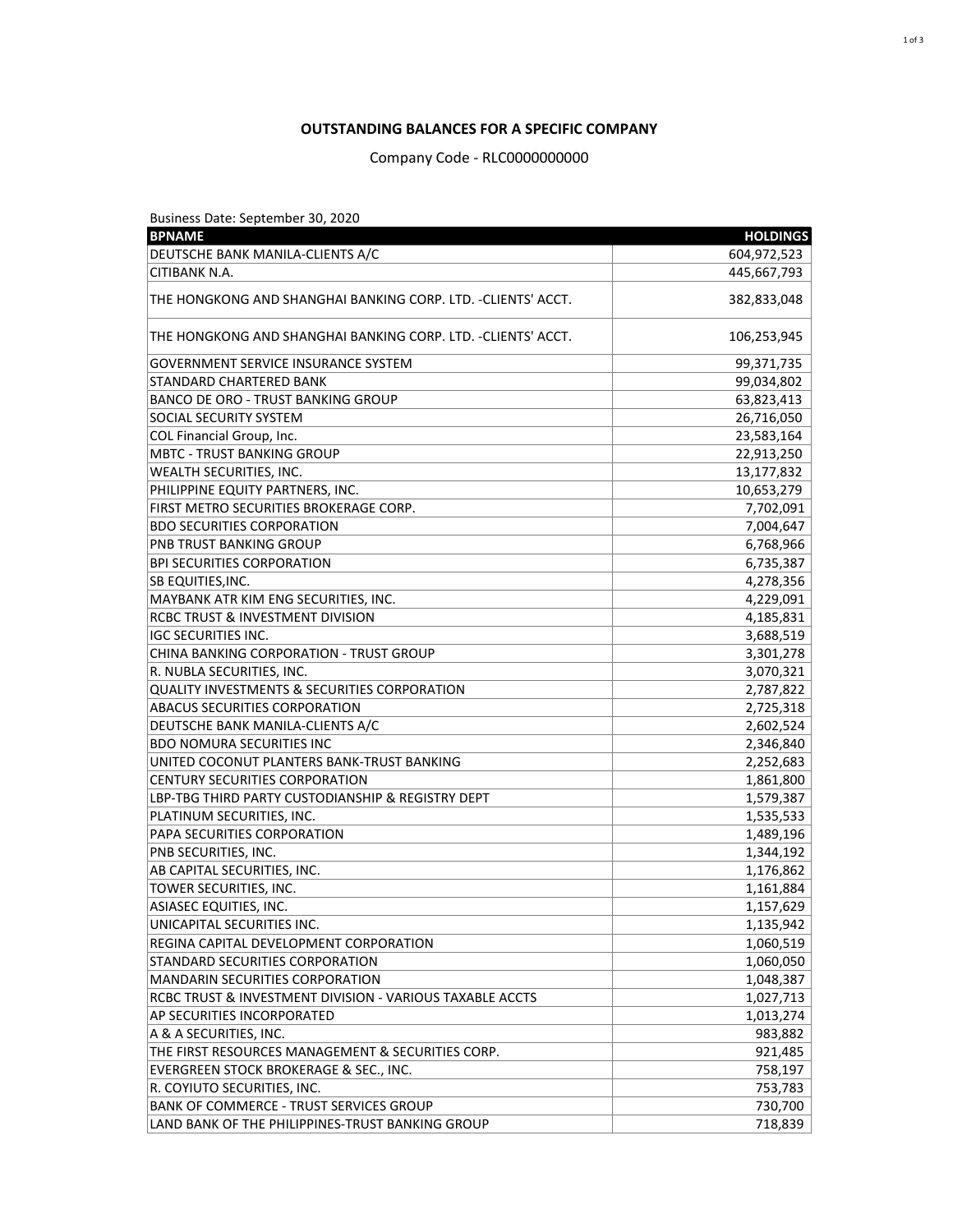| <b>BPNAME</b>                                           | <b>HOLDINGS</b> |
|---------------------------------------------------------|-----------------|
| ANSALDO, GODINEZ & CO., INC.                            | 712,476         |
| R. S. LIM & CO., INC.                                   | 707,925         |
| UCPB SECURITIES, INC.                                   | 701,129         |
| PHILSTOCKS FINANCIAL INC                                | 680,700         |
| SOLAR SECURITIES, INC.                                  | 667,114         |
| FIRST INTEGRATED CAPITAL SECURITIES, INC.               | 630,313         |
| RCBC SECURITIES, INC.                                   | 597,927         |
| <b>BDO-TIG SECURITIES SERVICES</b>                      | 592,019         |
| <b>EASTERN SECURITIES DEVELOPMENT CORPORATION</b>       | 553,852         |
| <b>CHINA BANK SECURITIES CORPORATION</b>                | 544,300         |
| E. CHUA CHIACO SECURITIES, INC.                         | 498,548         |
| IMPERIAL, DE GUZMAN, ABALOS & CO., INC.                 | 483,464         |
| TANSENGCO & CO., INC.                                   | 425,994         |
| <b>ASTRA SECURITIES CORPORATION</b>                     | 355,147         |
| NATIONAL REINSURANCE CORPORATION OF THE PHILIPPINES     | 335,300         |
| <b>STRATEGIC EQUITIES CORP.</b>                         | 327,940         |
| YAO & ZIALCITA, INC.                                    | 322,793         |
| <b>CLSA PHILIPPINES, INC.</b>                           | 306,105         |
| <b>BA SECURITIES, INC.</b>                              | 301,990         |
| AURORA SECURITIES, INC.                                 | 299,909         |
| DAVID GO SECURITIES CORP.                               | 299,523         |
| <b>WESTLINK GLOBAL EQUITIES, INC.</b>                   | 247,879         |
| <b>GLOBALINKS SECURITIES &amp; STOCKS, INC.</b>         | 244,771         |
| AB CAPITAL & INVESTMENT CORP. - TRUST & INVESTMENT DIV. | 243,547         |
| <b>GOLDEN TOWER SECURITIES &amp; HOLDINGS, INC.</b>     | 234,644         |
| <b>BELSON SECURITIES, INC.</b>                          | 228,212         |
| INVESTORS SECURITIES, INC,                              | 220,637         |
| YU & COMPANY, INC.                                      | 177,500         |
| PREMIUM SECURITIES, INC.                                | 170,549         |
| CTS GLOBAL EQUITY GROUP, INC.                           | 166,517         |
| TRITON SECURITIES CORP.                                 | 163,609         |
| SUMMIT SECURITIES, INC.                                 | 151,628         |
| UNITED COCONUT PLANTERS LIFE ASSURANCE CORPORATION      | 144,404         |
| CAMPOS, LANUZA & COMPANY, INC.                          | 141,732         |
| I. B. GIMENEZ SECURITIES, INC.                          | 119,084         |
| SunSecurities, Inc.                                     | 116,062         |
| PAN ASIA SECURITIES CORP.                               | 115,372         |
| ASIA UNITED BANK - TRUST & INVESTMENT GROUP             | 113,421         |
| <b>MERIDIAN SECURITIES, INC.</b>                        | 107,771         |
| <b>OPTIMUM SECURITIES CORPORATION</b>                   | 103,663         |
| REGIS PARTNERS, INC.                                    | 96,219          |
| INTRA-INVEST SECURITIES, INC.                           | 93,885          |
| UCPB GENERAL INSURANCE CO., INC.                        | 92,847          |
| TRENDLINE SECURITIES CORPORATION                        | 92,800          |
| G.D. TAN & COMPANY, INC.                                | 92,781          |
| F. YAP SECURITIES, INC.                                 | 86,441          |
| <b>SSS PROVIDENT FUND</b>                               | 80,000          |
| <b>GUILD SECURITIES, INC.</b>                           | 76,891          |
| EQUITIWORLD SECURITIES, INC.                            | 72,037          |
| NEW WORLD SECURITIES CO., INC.                          | 69,804          |
| AAA SOUTHEAST EQUITIES, INCORPORATED                    | 64,114          |
| MERCANTILE SECURITIES CORP.                             | 62,525          |
| I. ACKERMAN & CO., INC.                                 | 56,553          |
| SECURITIES SPECIALISTS, INC.                            | 55,490          |
| MDR SECURITIES, INC.                                    | 53,000          |
| <b>E.SECURITIES, INC.</b>                               | 50,200          |
| <b>JAKA SECURITIES CORP.</b>                            | 47,800          |